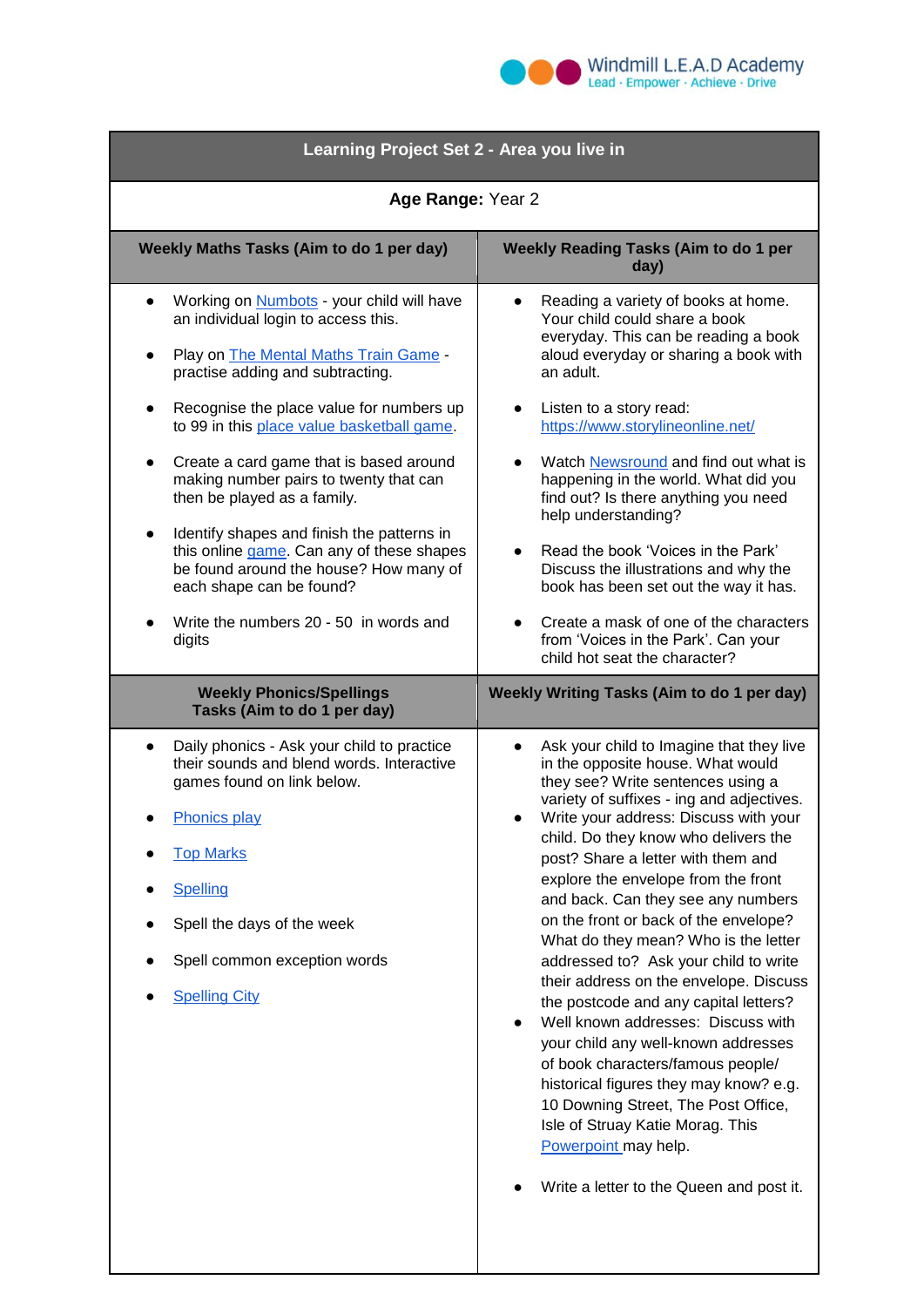## **Learning Project - to be done throughout the week: Where do you live?**

**The project this week aims to provide opportunities for your child to learn more about the area in which they live. Learning may focus on your local area, famous people, key landmarks and links to your city.**

#### **To develop knowledge of the location of significant places:**

Ask your child to look at where they live. What can they see outside the window in the front of their house? At the back of their house? What could they find near them? Find a map and see if they can find Birmingham. Do they know the name of their street? Can they create a street sign with their street name?

**My address:** Support your child to find out your address.Can they find the number on your door? Can they write the number in digits and words?. Ask them to try writing the number using crayons and paint.

Can they write a postcard or letter to a teacher at school? They could tell their teacher about where they live and things about their local area.

**My house:** Discuss with your child what their house looks like inside and outside? How many bedrooms does it have? Who has the biggest bedroom? Who has the smallest? Ask them to look outside their window and see if they can spot a house different to their own.

Can they draw their house? How many windows at the front? How many windows at the back? Do you have one door or two? In a special bag - could you (with adult support) place things that make it your home? Why would you pick those items?

**Draw a picture of your street**. Support your child to take a look at the street and buildings around where they live. Encourage them to think about the shape of the buildings.

**Shape hunt**: Take your child on a shape hunt around their house and garden. Look at the different shapes of the windows, doors, and houses. Can they name them? Are they 2D or 3D shapes? Ask them to create a picture of their house or street.

**Name the shape:** Place some 2D or 3D shapes into a bag and play the game 'Can you name the shape?' You will need a partner to play this game. One partner has a **shape** from the shape bag and they stand back to back. The partner with the **shape** describes it to their partner who has to try and draw it.How many do you know?

#### **Find you house on ['Google maps'](https://www.google.co.uk/intl/en_uk/earth/).**

Search for your house on the street? Can you find Birmingham, Erdington, Hall Green, Solihull?

**Compass**: Make a compass. Do you know what the different compass points mean? Can you label the points?

**Create a passport:** create an individual passport to show your own information about where you live. Discuss the use of a Passport. What is a passport? What information does it contain? What does a passport allow you to do? Can you find a real life passport? Do you have one?

**Flag:** Below is the Birmingham flag. What do you think the flag represents? Can you design your own flag for your local area? What could you add? What would they mean to you?

**Design a cottage -** Compare how a cottage is different to your house. Can you make a model of your house and a cottage?

**Create a [song](https://www.bing.com/videos/search?q=wher+ei+live+song+ks1&view=detail&mid=8AD2DC50644EDC666A158AD2DC50644EDC666A15&FORM=VIRE) about 'Where you live'** - Can you add your address in your song? **Can you find the UK on the map?** Can you name the countries? Why do you think the Countries begin with a capital letter? This [song](https://www.bing.com/videos/search?q=wher+ei+live+song+ks1&view=detail&mid=E0617FC13E75465CFCFEE0617FC13E75465CFCFE&FORM=VIRE) may help.